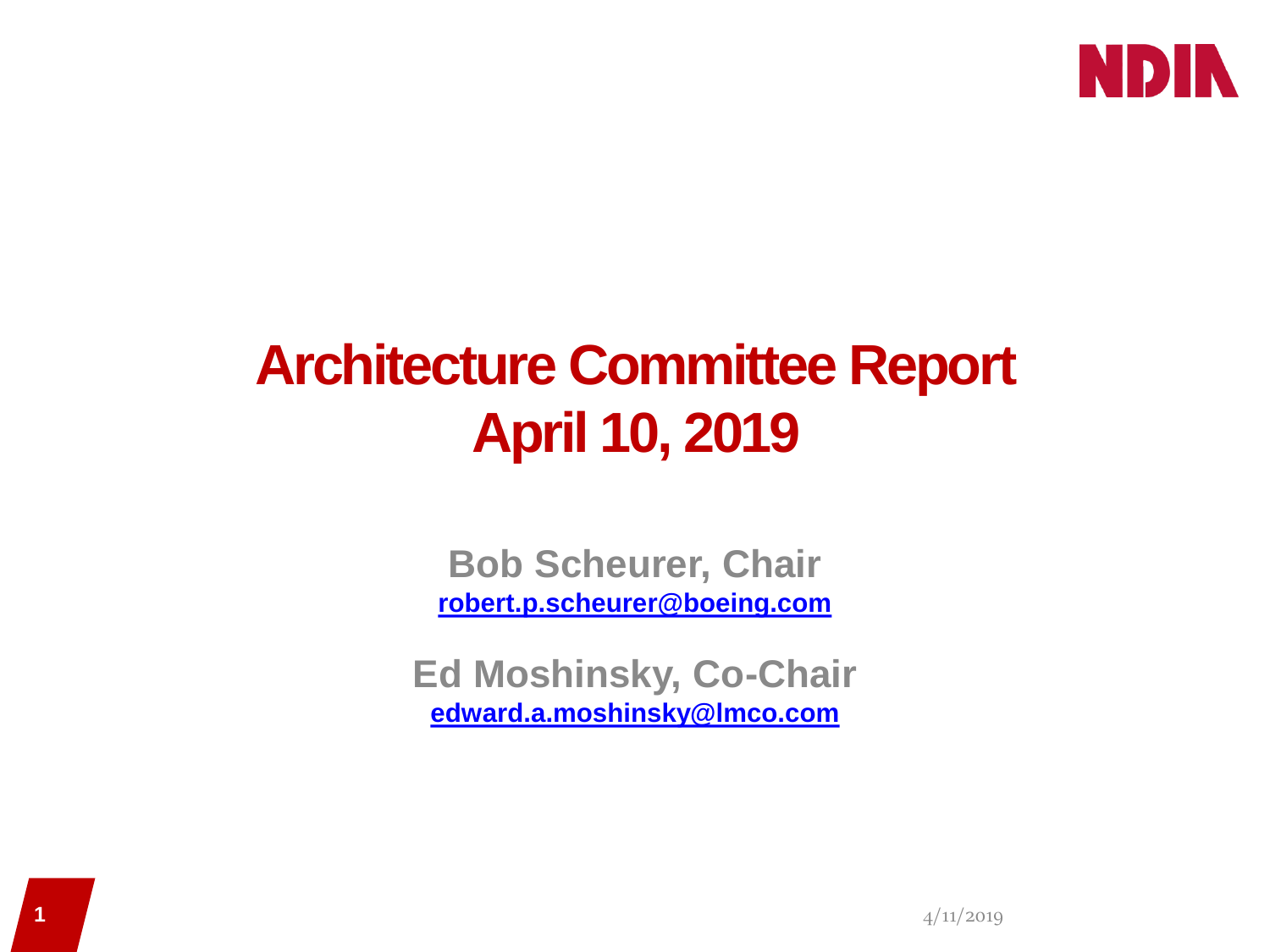# **Status –April, 2018**



#### • **Meeting Bi-Weekly, w/Separate Sub-Committee Meetings:**

– MOSA Metrics (Modularity / Openness) (Charles Domercant, et. al.)

#### • **2019 Focus Area: Modular Open Systems** *Approach* **(MOSA)**

- Support to DoD/Services (Phil Zimmerman, et. al.)
	- MOSA Standardization
	- MOSA Requirements on Acquisition Programs
	- MOSWG (Modular Open Systems Working Group) Participation by Arch. Committee Members
		- 1. Committee is engaged as a **contributing participant of the MOSWG**
		- 2. Several Committee members **volunteered to be part of the Tiger Team on MOSA** Standards Identification & Development
- Revisions to MOSA Recommendations and White Paper (Steve Thelin, et. al.)

#### • **Other Engagements:**

- MBSE & Architecture Frameworks (UAF etc.)
- TBD: Architectures in Mission Engineering

### • **Currently > 50 Members – Cross-Section of Industry & Govt.**

- Incl. DoD Sponsors: Philomena (Phil) Zimmerman, Monique Ofori (Proxy)
- About 1/4 are regularly engaged participants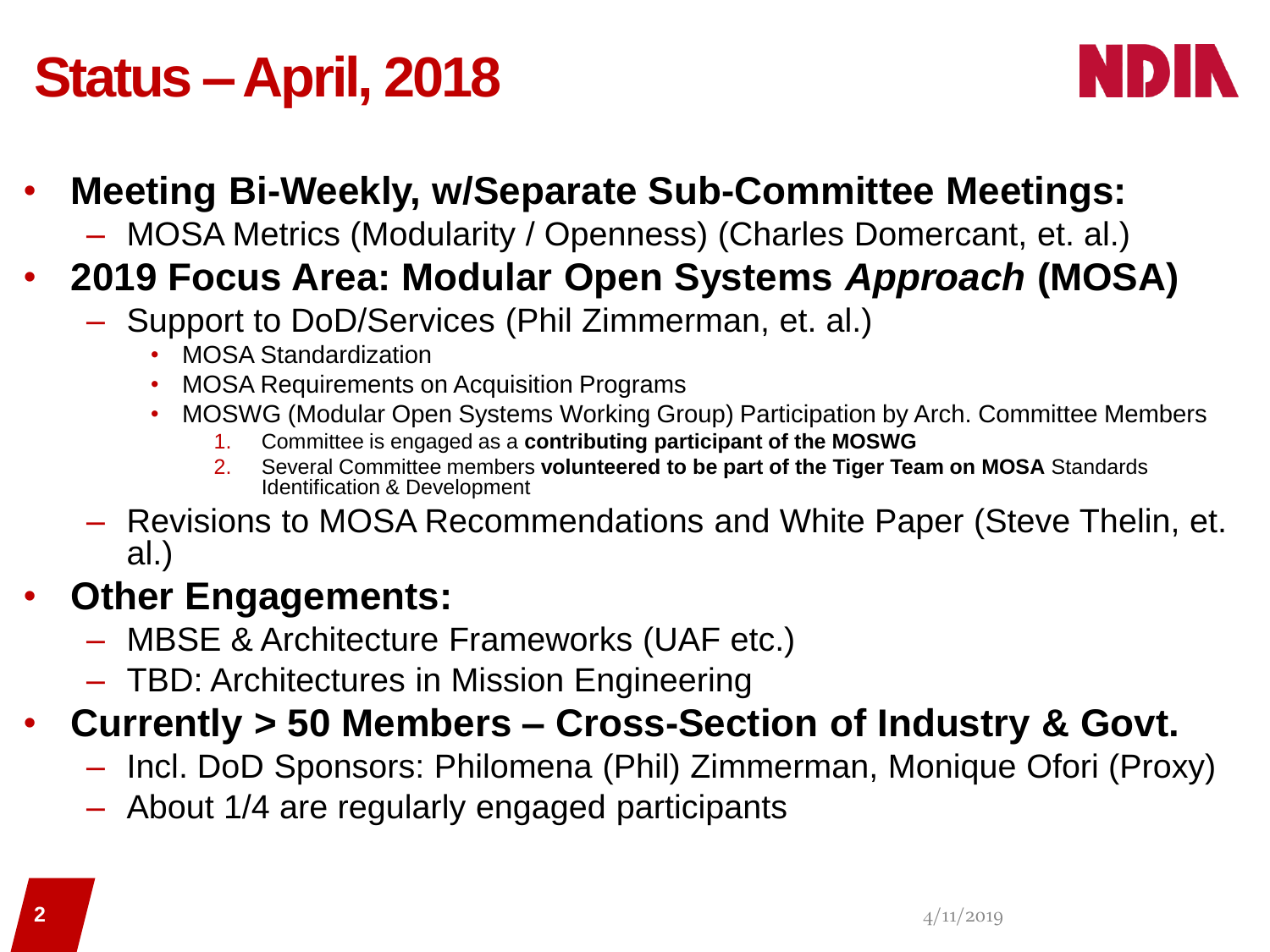### **Architecture Committee Current Membership**



| <b>Name/E-Mail Address</b>                                        | <b>Name/E-Mail Address</b>                                                    |
|-------------------------------------------------------------------|-------------------------------------------------------------------------------|
| Adrienne A Rivera aarivera@raytheon.com                           | Gualdoni (US), James D James.D.Gualdoni@boeing.com                            |
| Alan Brenner al.brenner@bbi2.com                                  | charles.domercant@gtri.gatech.edu                                             |
| Bruce J Brown (IS brown.bruce@ngc.com                             | Peter Grim peter.grim@Imco.com                                                |
| Chester L Levins Chester_L_Levins@raytheon.com                    | kvv5cf@virginia.edu                                                           |
| Claudia Rose claudia.rose@bbi2.com                                | Strosnider (US), Daniel P daniel.p.strosnider@boeing.com                      |
| Dave McDaniel davem@silverbulletinc.com                           | eric.b.dano@baesystems.com                                                    |
| Edward A Moshinsky edward.a.moshinsky@lmco.com                    | Kyes (US), Kelly Kelly.Kyes@boeing.com                                        |
| Everett Lewis everett.t.lewis@rolls-royce.com                     | Domercant, Jean Jean.Domercant@gtri.gatech.edu                                |
| gkukkala@drc.com                                                  | tamcdermott42@gmail.com                                                       |
| Jack E Zavin OSD OUSD ATL (US jack.e.zavin.civ@mail.mil           | Franco (US), Mike mike.franco@boeing.com                                      |
| jklein@sei.cmu.edu; Judith S. Dahmann jdahmann@mitre.org          | Nielsen-Jr (US), Brian D brian.d.nielsen-jr@boeing.com                        |
| Kendall G Young (AS kendall.young@ngc.com                         | Hambrick, Tamara [US] (MS Tamara.Hambrick@ngc.com                             |
| Kevin S. Agan CIV (US kevin.s.agan.civ@mail.mil                   | Jugovic, Heidi J [US] (MS heidi.jugovic@ngc.com                               |
| Laura E. Hart <i>lhart@mitre.org</i>                              | Lepe, Pedro D [US] (AS Pedro.Lepe@ngc.com                                     |
| Marino, Rob Robert.Marino@ngc.com                                 | Kruse, Jonathan jonathan.kruse@Imco.com                                       |
| Michael L Wayson CIV OSD DOD CIO (US                              | Mitchell, Steve steve.mitchell@Imco.com                                       |
| michael.l.wayson.civ@mail.mil                                     | Thomas McDermott tmcdermo@stevens.edu                                         |
| Palmer (US), John R john.r.palmer2@boeing.com                     | Coughenour, Mike mike.coughenour@Imco.com                                     |
| Philomena Zimmerman philomena.m.zimmerman.civ@mail.mil            | Dillon (US), Kevin Kevin.Dillon2@boeing.com                                   |
| Roedler, Garry J garry.j.roedler@lmco.com                         | Steve Thelin Stephen Thelin@raytheon.com                                      |
| Ron C Williamson Ron_C_Williamson@raytheon.com                    | Gans, Howard hgans@harris.com                                                 |
| S R Muller CIV (US shaughnn.r.muller.civ@mail.mil                 | mark.gibson@engilitycorp.com                                                  |
| steven.dam@specinnovations.com                                    | john.stough@jhna.com                                                          |
| Thomas Murphy murphyth@silverbulletinc.com                        | Robinson (US), Jeffrey D Jeffrey.D.Robinson2@boeing.com                       |
| Tim Olson tim.olson@lsi-inc.com                                   | Ofori, Monique F CTR OSD OUSD ATL (US)                                        |
| Pape-II (US), Louis E louis.e.pape-ii@boeing.com                  | monique.f.ofori.ctr@mail.mil                                                  |
| Sisson (US), Curtis A Curtis.A.Sisson@boeing.com                  | Carter, Brian [US] (AS) Brian.Carter@ngc.com                                  |
| Gau Pagnanelli (US), Christi A christi.a.gaupagnanelli@boeing.com | Gibson, Mark @ Engility <mark.gibson@engility.com></mark.gibson@engility.com> |